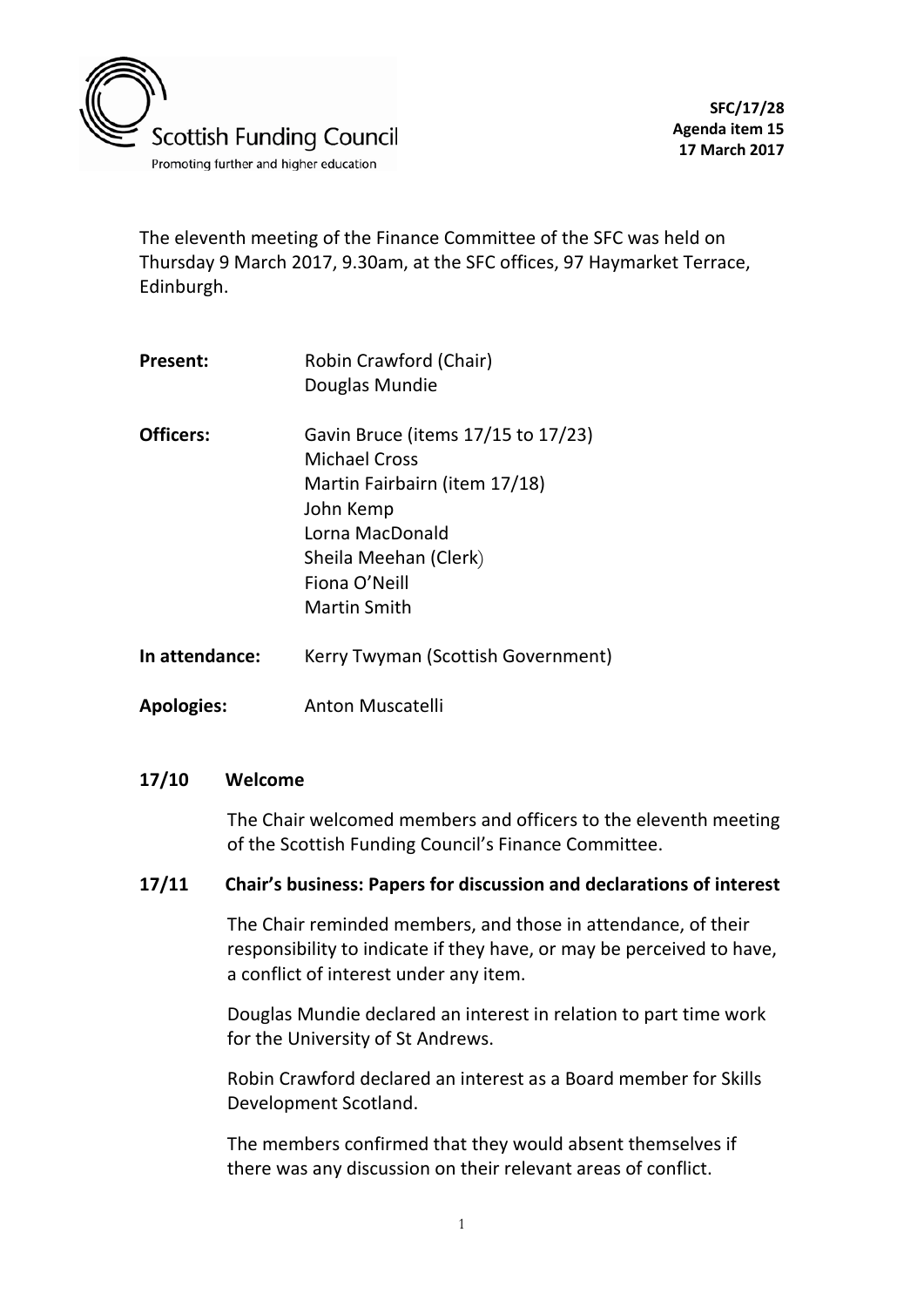The following three paragraphs are withheld from publication on the Council website under the Freedom of Information (Scotland) Act, 2002, Section 30, Prejudicial to the effective conduct of public affairs

 $\lceil$   $\rceil \times 3$  paragraphs

## **17/12 Minutes of previous meeting, 20 January 2017 (FC/17/Min01)**

The minutes of the 20 January 2017 meeting were **agreed** as a true record of the meeting.

## **17/13 Matters arising (FC/17/04)**

The Committee received the paper and noted the actions taken since the last meeting.

The following four paragraphs are withheld from publication on the Council website under the Freedom of Information (Scotland) Act, 2002, Section 30, Prejudicial to the effective conduct of public affairs

 $\begin{bmatrix} 1 \end{bmatrix}$  x 4 paragraphs

# **17/14 SFC Grant-in-Aid letter and available funds reconciliation reflecting Spring Budget Revisions (SBR) (FC/17/05)**

The Committee received a paper presenting the budget allocation and monitoring letter for financial year 2016-17 including Autumn Budget Revision (ABR) and Spring Budget Revision (SBR) transfers.

The following two paragraphs are withheld from publication on the Council website under the Freedom of Information (Scotland) Act, 2002, Section 30, Prejudicial to the effective conduct of public affairs

[ ] x 2 paragraphs

### **17/15 SFC Summary resource return (FC/17/06)**

The Committee received a paper providing SFC's summary resource return.

The following paragraph is withheld from publication on the Council website under the Freedom of Information (Scotland) Act,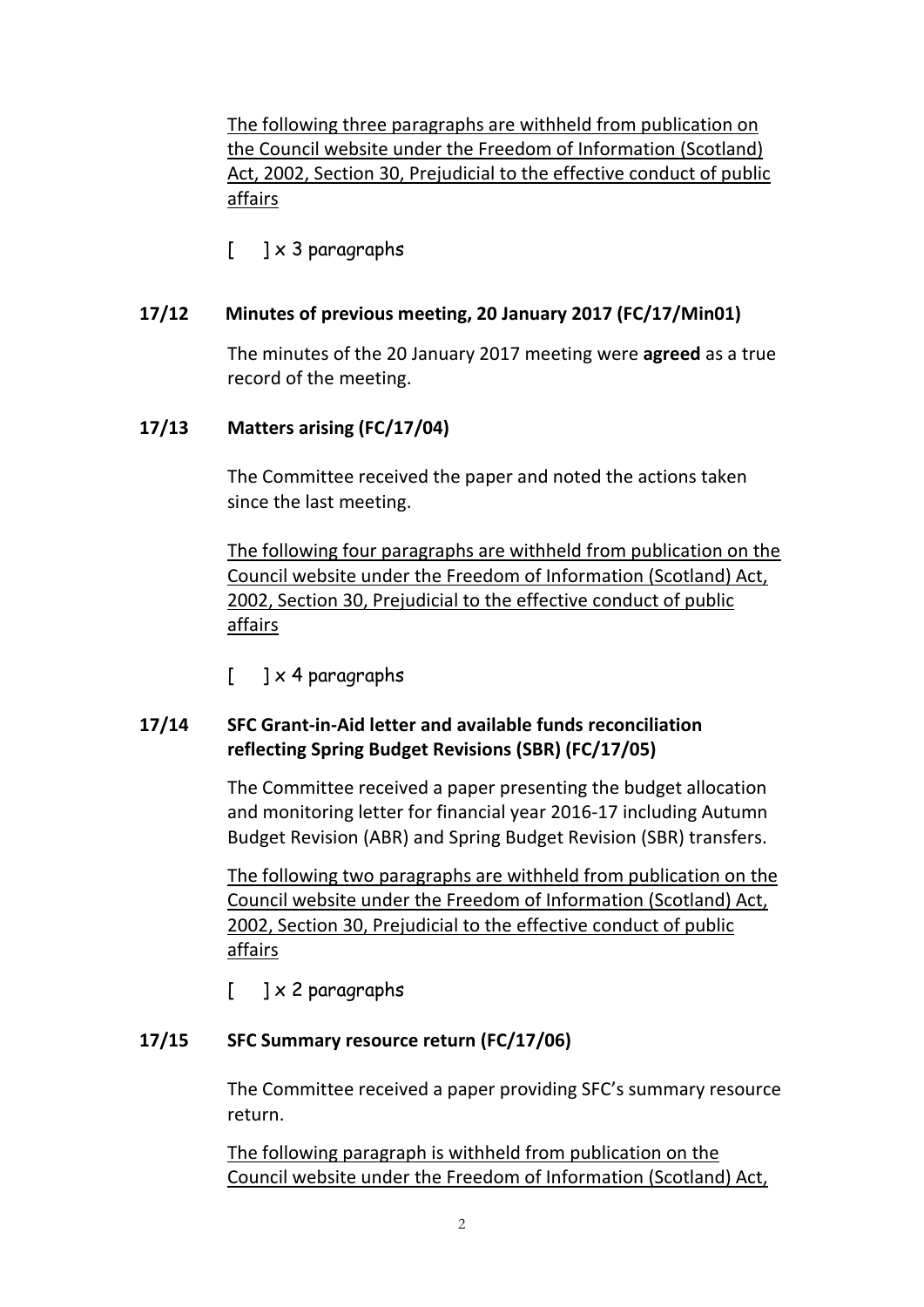# 2002, Section 30, Prejudicial to the effective conduct of public affairs

 $\begin{bmatrix} 1 & x & 1 \end{bmatrix}$  paragraph

# **17/16 Year to date and projected spend (including managing actions) (FC/17/07)**

The Committee received a paper presenting the financial monitoring information for the Financial Year (FY) 2016-17.

The following paragraph is withheld from publication on the Council website under the Freedom of Information (Scotland) Act, 2002, Section 30, Prejudicial to the effective conduct of public affairs

 $\begin{bmatrix} 1 & x & 1 \end{bmatrix}$  paragraph

## **17/17 Year End Re-profiling (FC/17/08)**

The Committee received a paper providing the 2016-17 financial year re-profiling.

The following three paragraphs are withheld from publication on the Council website under the Freedom of Information (Scotland) Act, 2002, Section 30, Prejudicial to the effective conduct of public affairs

 $\begin{bmatrix} 1 \times 3 \end{bmatrix}$  paragraphs

### **17/18 Running costs report – April 2016 to January 2017 (FC/17/09)**

The Committee received and noted a paper providing an update on SFC's running costs, including expenditure against budget at the end of January 2017 and forecast expenditure of the full financial year to 31 March 2017.

### **17/19 Ministerial Letter of Guidance (Oral)**

The Committee were advised that the Ministerial Letter of Guidance was expected in advance of the Council meeting taking place on 17 March 2017.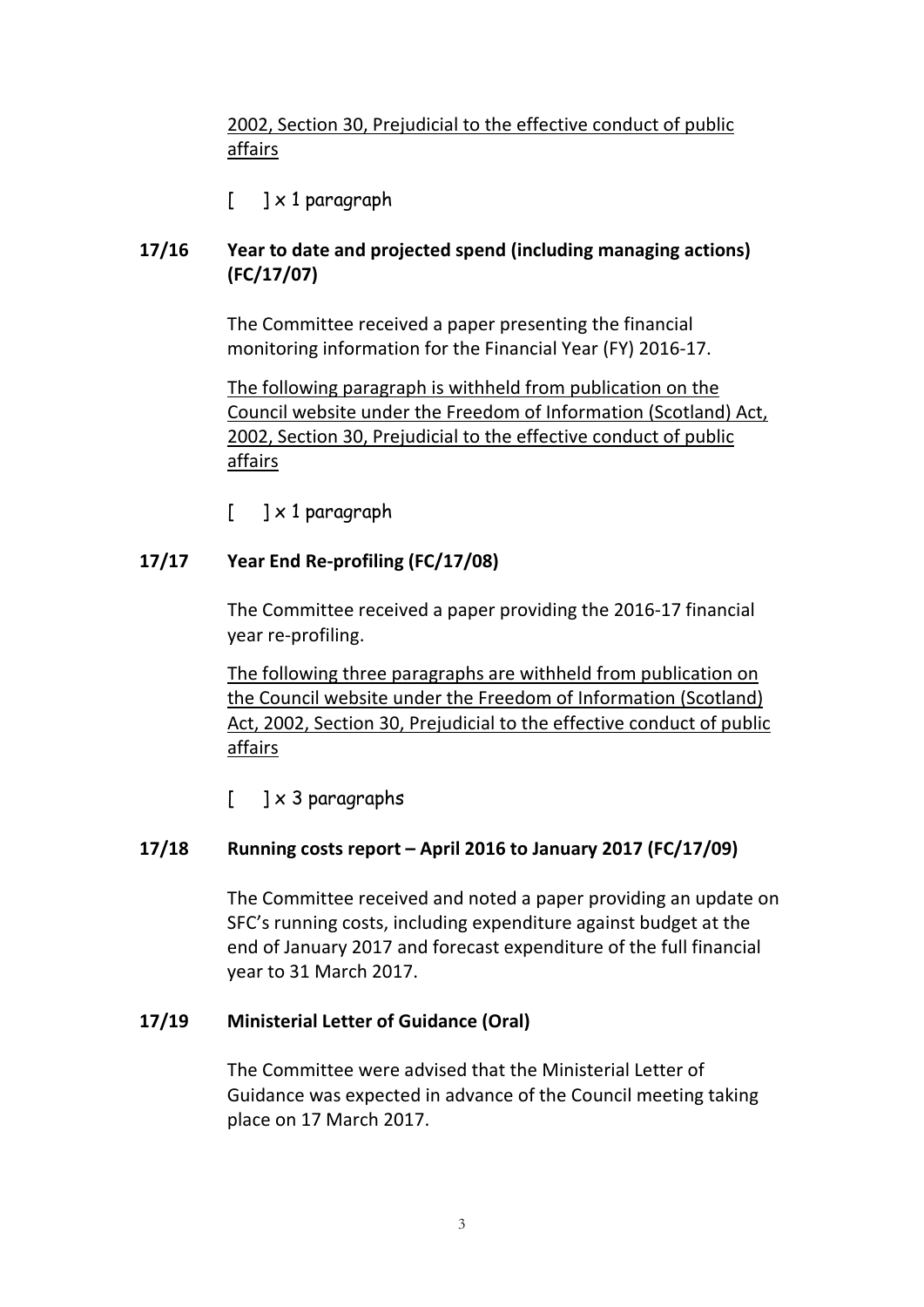## **17/20 Universities Final Outcome Agreement Funding Allocations for AY 2017-18 (FC/17/10)**

The Committee received a paper updating on the final budget plans and allocations for universities in 2017-18.

The following two paragraphs are withheld from publication on the Council website under the Freedom of Information (Scotland) Act, 2002, Section 30, Prejudicial to the effective conduct of public affairs

 $\begin{bmatrix} 1 & x^2 & 2 \end{bmatrix}$  paragraphs

# **17/21 Colleges Final Outcome Agreement Funding Allocations for AY 2017-18 (FC/17/11)**

The Committee received a paper providing final budget plans and allocations for colleges in 2017-18.

The following two paragraphs are withheld from publication on the Council website under the Freedom of Information (Scotland) Act, 2002, Section 30, Prejudicial to the effective conduct of public affairs

 $[$  ]  $\times$  2 paragraphs

## **17/22 Finance Committee reporting to the Council Board including high level Finance Report (Oral)**

The Committee **agreed** that the following be provided to the Council Board for consideration at its March meeting:

- Finance Committee minutes from 9 March meeting
- As an annex to the minutes, the following Committee papers:

All but one of the papers noted below are withheld from publication on the Council website under the Freedom of Information (Scotland) Act, 2002, Section 30, Prejudicial to the effective conduct of public affairs. Paper FC/17/10, Running costs report, was published and can be found with the Finance Committee papers from the 9 March meeting on the Council website.

> o FC/17/07, Year to date and projected spend (including managing actions)